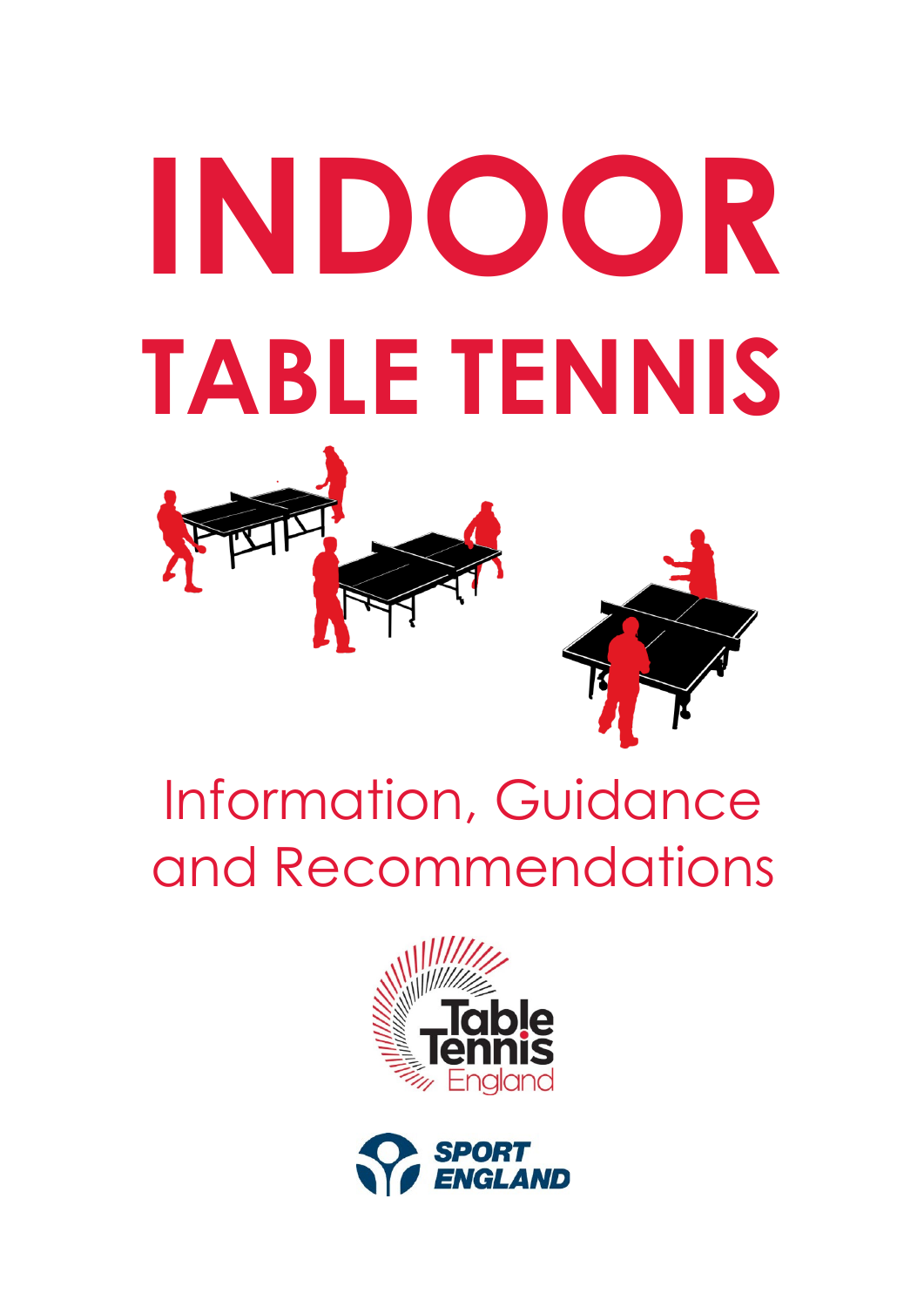# **Why choose table tennis?**

Table tennis is one of the few sports where gender, disability and age are irrelevant. Everyone can compete against each other on equal terms.

The sport is easy to pick up and play. New players can get competent quickly but mastery of the gametakes longer. It compels players to improve their skills. These factors make it a sport that will make participants return time and time again if there is easy access to the playing equipment.

This guide will provide you with information about the equipment you can buy to set up indoor table tennis. It will also provide guidance about how to set up a successful, safe and enjoyable table tennis session whether it is at home or in a sports centre.

Table tennis is an adaptable sport, so whether your aim is to set up a social table tennis session or to setup a formal club, this guide will provide you with some useful information to get you started.

We have broadly described the two types of table tennis delivery here. There is no reason why your delivery cannot be a mix of the two, however it is important to ensure that the equipment being used will be appropriate to the type of table tennis you intend to play.

#### **Social Table Tennis (Ping!)**

Ping! is the name given to Table Tennis England's social table tennis delivery. Social table tennis, often known as ping pong, is on the rise. Table Tennis England's Ping! project that puts table tennis tables on city streets for people to use has proved a great success, with over half a million people playing during the three years the event has been running. Ping pong played in new environments, combined with music and art is taking place in many cities across England. All this demonstrates that this new type ofdelivery is attractive to a wide audience. It supports the current trend of making sport available in a newway, one that fits into people's daily lives, is social and inexpensive.

Social table tennis is ideal for workplaces, schools, colleges, pubs and clubs. It is played away from the sports hall and in areas such as canteens, meeting rooms or bar areas.

The emphasis is on fun and informal play rather than coaching and competition. No dress code, no rules, no structure, just pick up a bat and play. Add in music, and somewhere



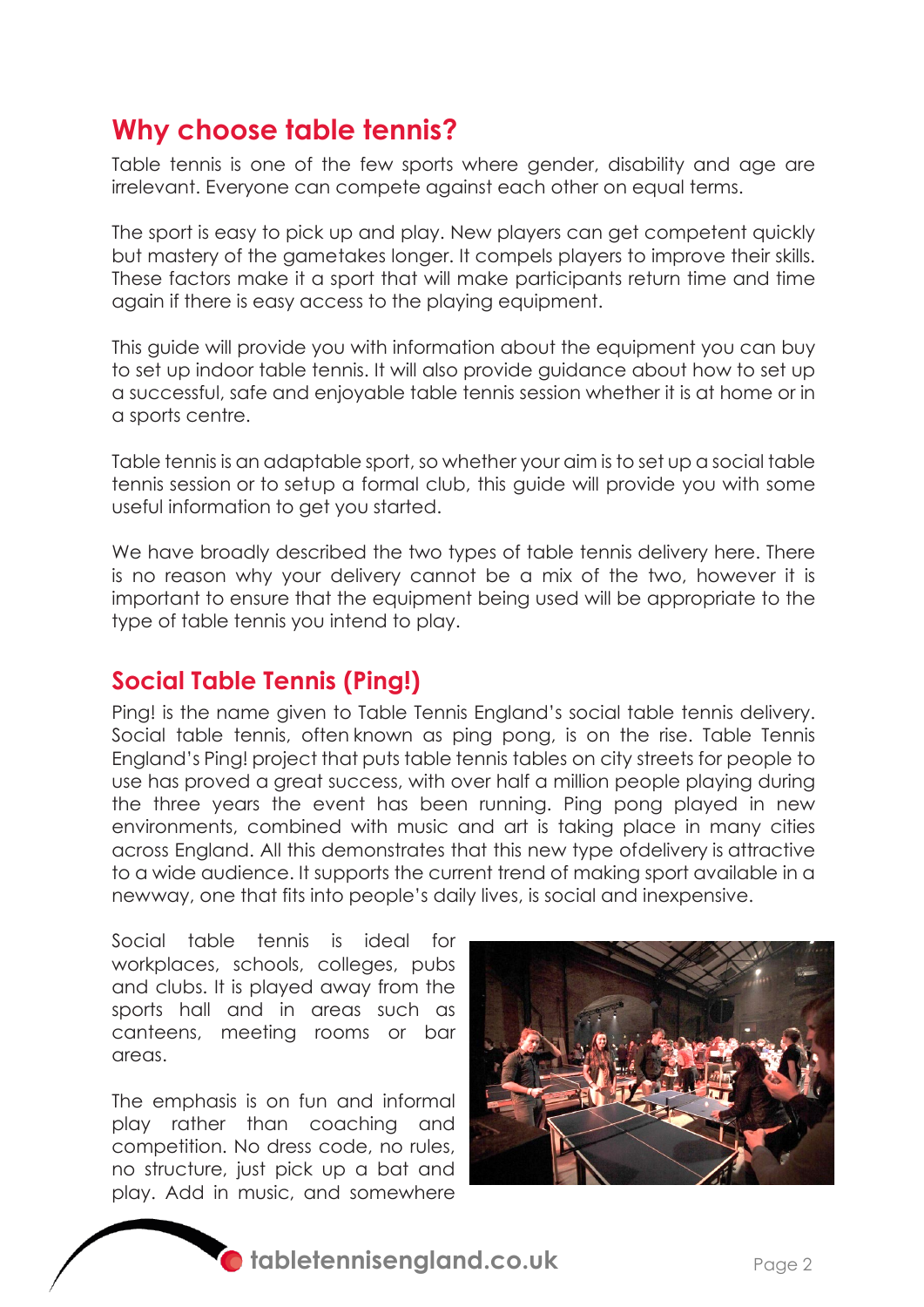for people to drink and eat and you have an attractive environment for people to gather and play.

Naturally some structure and competition can come out of these sessions, but what form this takes is in the hands of the participants themselves.

### **Formal Table Tennis**

This is table tennis played to the rules of the sport. Coaching and competition form the core content ofthese sessions. Typically run by table tennis clubs, play takes place in a sports hall, using full size tables.Sessions will be led by a coach and be aimed at participants who want to develop their skills and take part in competitions.

The type of table tennis offer that is suited to you will depend on the intended participants, the space you have available, existing table tennis provision and equipment, plus what funds you have to invest into the sport.

# **Choosing the Appropriate Equipment**

As with all sports there is a vast amount of equipment to choose from. This guide will not recommendany particular brand or make, but outline the key criteria you should look for, based on what you need.

#### **Indoor Table Tennis Tables**

It's not table tennis without a table. This is the most expensive piece of equipment you will buy, so careful consideration is needed to ensure that you choose the right model for your table tennis sessions.



#### **The Ideal Standard**

If space and budget allow, we recommend that the tableyou purchase should meet International Table Tennis Federation (ITTF) requirements which state that:

- A table should measure 2.74m long, 1.525m wide and be 76cm high.
- The ball should bounce 23cm high when dropped from a height of 30cm.
- The playing surface should be uniformly dark coloured and matt.
- We also recommend that, if possible, the table you purchase is wheelchair friendly. A wheelchair friendly table will have the legs set back at least 40cm away from each end.

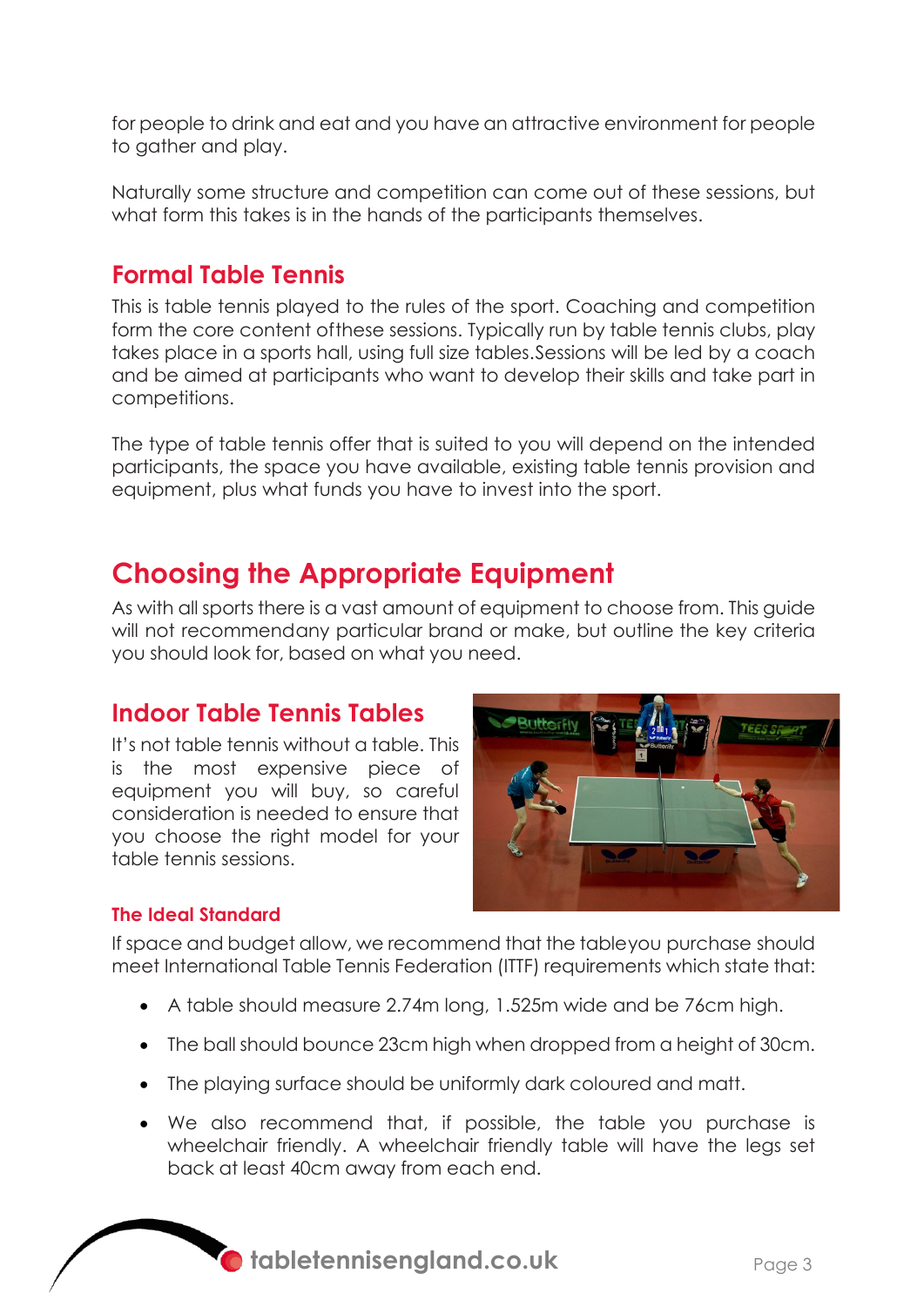Don't worry, you won't need to get the measuring tape out! Suppliers will indicate whether a table meets 'ITTF Specifications' and 'Wheelchair Friendly' when you browse their website or brochure.

Tables that meet this criteria will usually be called 'match' or 'competition' tables. These tables are solidly constructed and heavy so require at least two people to move the tables.

You can expect to pay between £500 to £2,000 for each table that meet the criteria set out above.

#### **Budget Tables**

This range of tables will usually be called 'recreation' or 'home' tables andare ideal for casual use. They are of lighter construction and come in a variety of sizes, from full size to mini tables. These tables are perfect for 'pop up' sessions or for use where space is limited.



#### **Storage and Transport**

All tables can be folded up for storage, however you should consider the storage space you have available and who will be performing the task.

Rollaway tables are designed to be moved easily. They fold in the middle and have large wheels for easy movement, this can usually be done by one person. These tables require bigger storage space because of this functionality.

Some of these roll away tables offer 'playback' functionality. This is where one half of the table can remain upright so that a single player can practice their returns.



Other tables, typically the heavy weight competition tables, come in two halves and have legs that fold into the frame. Each half can be rolled upright into storage using the small wheels built into the frameat the net end. Two strong people are required to put up or breakdown one of these tables. They are however more compactly stored than the rollaway tables.

We recommend the rollaway design if the tables you use will need to be moved often. Bear in mind thatthe complex engineering of the tables generally means that it's worth avoiding the budget versions ofthese tables to ensure good durability.

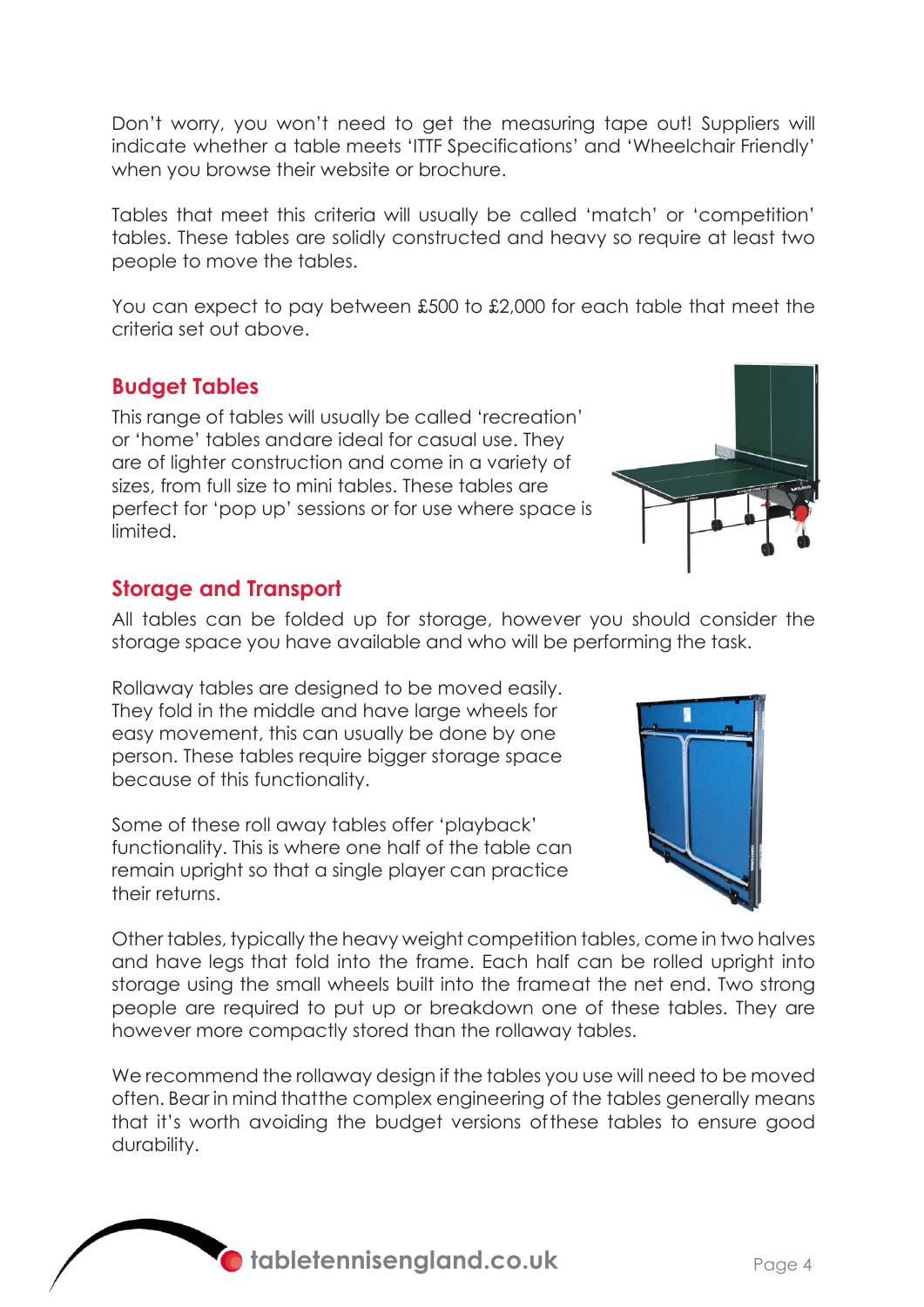#### **Net Sets**

Some tables will come supplied with a net set and others do not. It's worth checking that whether you'llneed a net set when you make a purchase.

#### **Instant Ping! Pong**

An alternative to purchasing an actual table tennis table is to use the tables you already have. TheInstant Ping! Pong pack contains a roll net which can clip to almost any flat surface. It takes seconds to setup. The set also contains bats and balls, plus a set ofplay cards to get your table tennis session started.

The versatility of the pack means that you can play table tennis almost anywhere. The pack is available to [order online here:](https://www.tabletennisengland.co.uk/shop/ping-in-the-community/instant-ping-pong-pack-full/)



#### **Bats**

As you would expect there is a vast array of bats available to you. It is easy to get lost in technical information about spin, speed, attack and defence. These factors are important for dedicated players, and very much an individual choice. For purchasing bats for a group, you should consider the durability of a bat before all else.

Bats are relatively inexpensive and if made freely available will guarantee that the tables you purchase will be used. Ideally the bat you purchase will have a sponge layer with a rubber surface. Hard



bats, which have no sponge layer are not recommended. You should look to pay between £6 to £10 for a decent beginner bat.

The one drawback with wooden bats is that people, particularly children, seem unable to resist peeling off the rubber surface. A bat made from composite materials is worth considering as an alternative. Tough and durable, these bats are ideal for use where supervision of participants is limited.

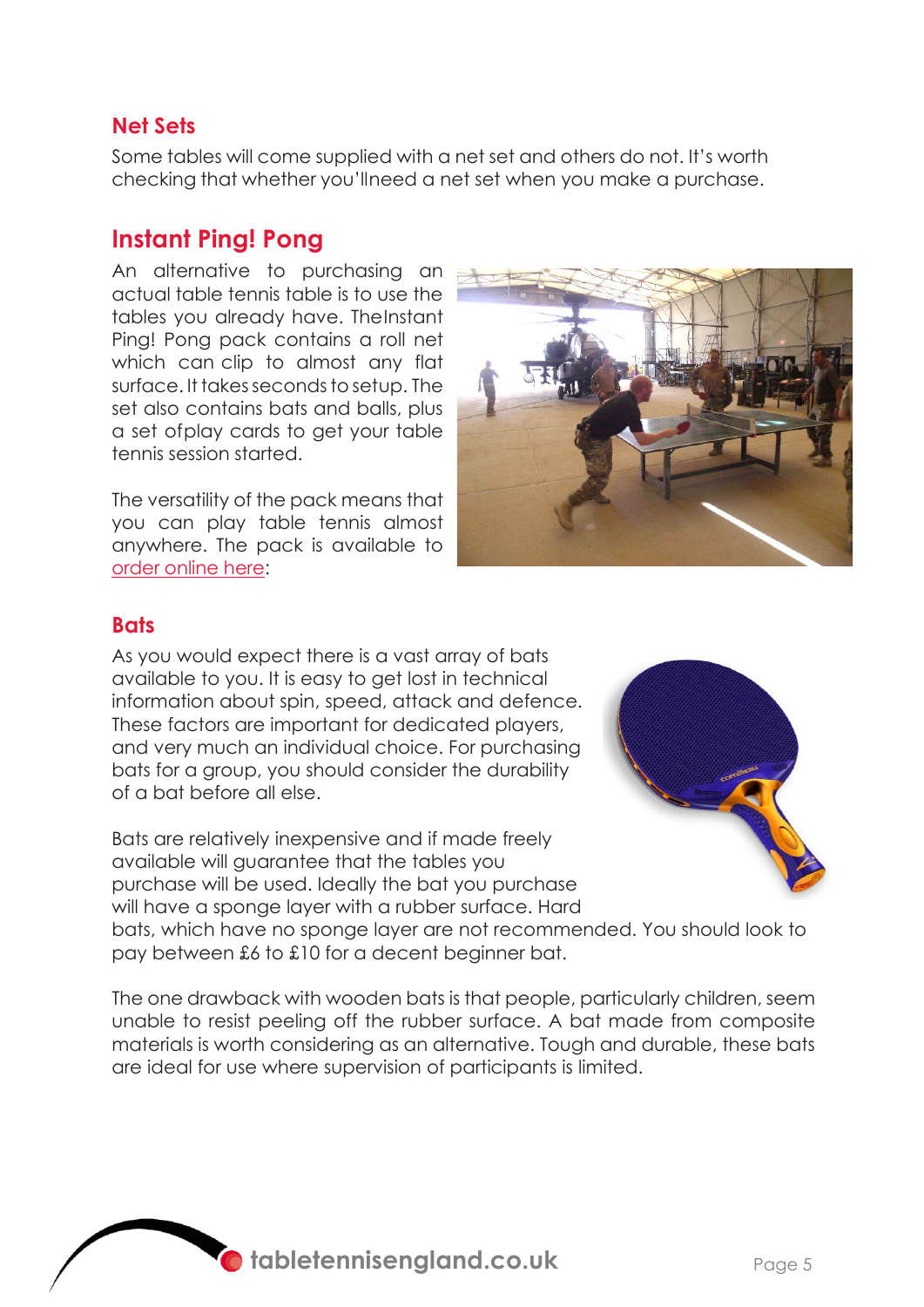#### **Balls**

Balls range in quality from one star practice balls to three-star competition quality. The official ball colour is white or orange, but they can also be found in a range of different colours. The official ball size is 40mm, and this is the size that most balls you purchase will be, but other sizes are also available.

Balls of different sizes can change the game, for instance, jumbo balls slow the game down, are highly visible and are great for those just learning the game.

Our only recommendation is that you purchase plenty of balls. They are easily lost or broken, so having a large stock will avoid having disappointed players.

#### **Court Surrounds**

Ensuring that balls are contained within the playing area and easily collected can be a problem. Court surrounds are light weight frames with a pvc cover that prevent most balls from rolling past them.



#### **Robots**

Robots are attached to one end of the table and serve balls to the player at the other end. They are great for serious players to practice their technique and equally as good for setting up challenges for everyone tohave a go at. Prices for these range from £200 to over £1,000.

#### **Equipment Suppliers**

Table Tennis England has produced a list of table tennis equipment suppliers. This list [can be viewed here.](https://www.tabletennisengland.co.uk/clubs/facilities-guidance/)



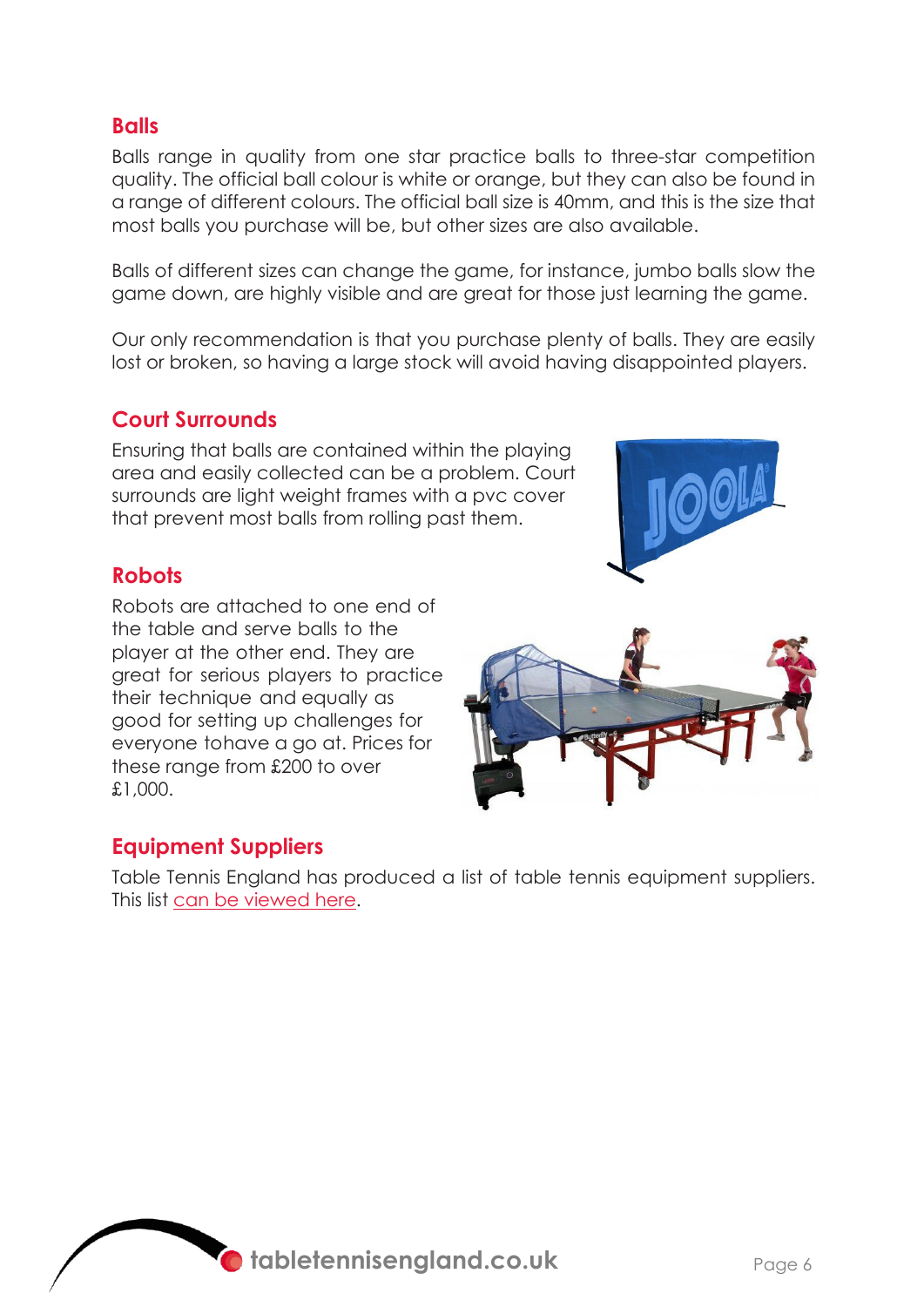# **Playing Practicalities**

Table tennis is a safe sport to play indoors. It can be played within a confined space, and the ball will not break fragile objects. None the less, measures need to be taken to ensure that the activity is safe for the participants and other individuals in the proximityof the playing area.



This section will be broken up in to two sections; social table tennis and

formal table tennis because the two variations each require a different set up.

# **Social Table Tennis**

#### **Environment**

Social table tennis should take place away from the normal sporting environment. The aim is to make the sport accessible, so that people are encouragedto play.

The tables should be placed in or near to areas where people congregate so that the tables and equipment can be seen.

#### **Space**

The recommended playing area for a full-size table is 8 by 4 metres. This will allow enough space for circulation during play. The area around the table should be clear from any tripping hazards and with plenty of space for people to circulate and watch the activity.

#### **Table Location**

The ball will inevitably get hit outside of the playing area, so some steps should be taken to reduce howmuch disruption a loose ball and the person collecting it might cause. This could be a particular problem if the table is set up in a public area such as a common room or canteen.

Table tennis tables should therefore be sited in areas away from walkways and doors in in public areas.A thorough risk assessment will need to be done before play commences.

#### **Dress code**

There is no need to change clothes to play social table tennis. Sensible footwear is recommended though.

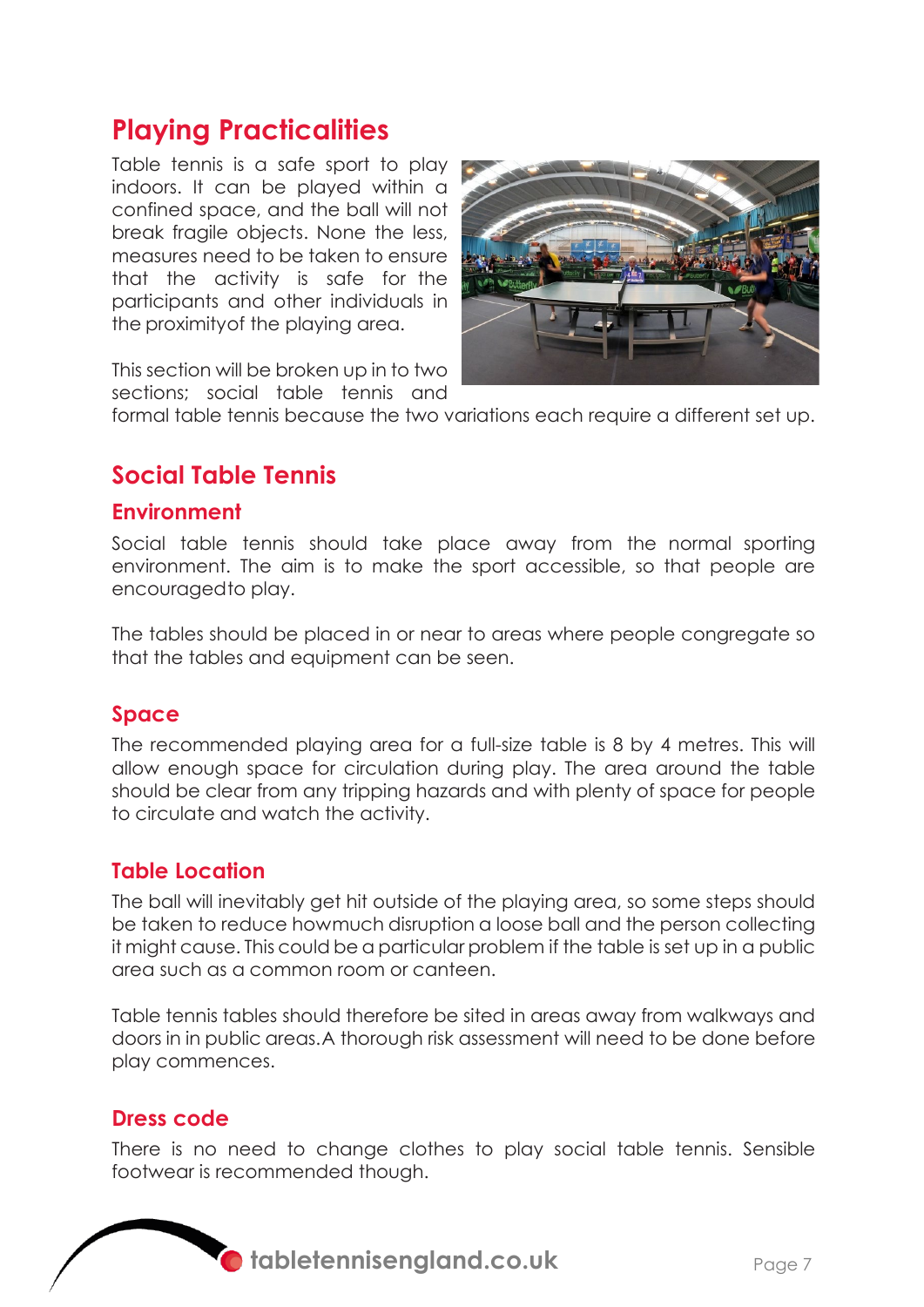# **Formal Table Tennis**

The information set out below is the minimum criteria recommended to run a formal table tennis session.

For more information about formal table tennis facilities, you can download our facility [guidance](https://www.tabletennisengland.co.uk/clubs/facilities-guidance/)  [documents here.](https://www.tabletennisengland.co.uk/clubs/facilities-guidance/)



#### **Environment**

Formal table tennis should take place in a sports hall or similar venue. The ideal venue will have male and female changing rooms and accessible changing and toilet facilities. The flooring should be a wooden sports surface.

Table tennis shouldn't take place in an aerobics studio or squash court. These environments are not suitable for the sport. White or mirrored walls make tracking a table tennis ball difficult.

#### **Space**

The recommended playing space is 8 by 4 metres. Tables should be laid out in a grid system so that theavailable space is filled with tables. This can be marked out using barriers. Access to the tables should be wide enough to allow for wheelchair access and kept clear from tripping hazards.

#### **Dress Code**

Participants should dress for activity and wear trainers. Ideally the shirt colour will be any colour other than white, as a white top can make tracking the ball's flight difficult.

# **Looking After Your Equipment**

#### **Table Care**

Tables are designed to be hard wearing but, like everything, repeated use can result in damage being done. These tips will help extend the life of your table.

#### **Clean the surface regularly**

Even if the table is covered whilst not in use, the table will still need to be cleaned on a regular basis. This will need to be more than a dusting and wiping. Players will sweat during play and their sweat canget onto the surface of the table!

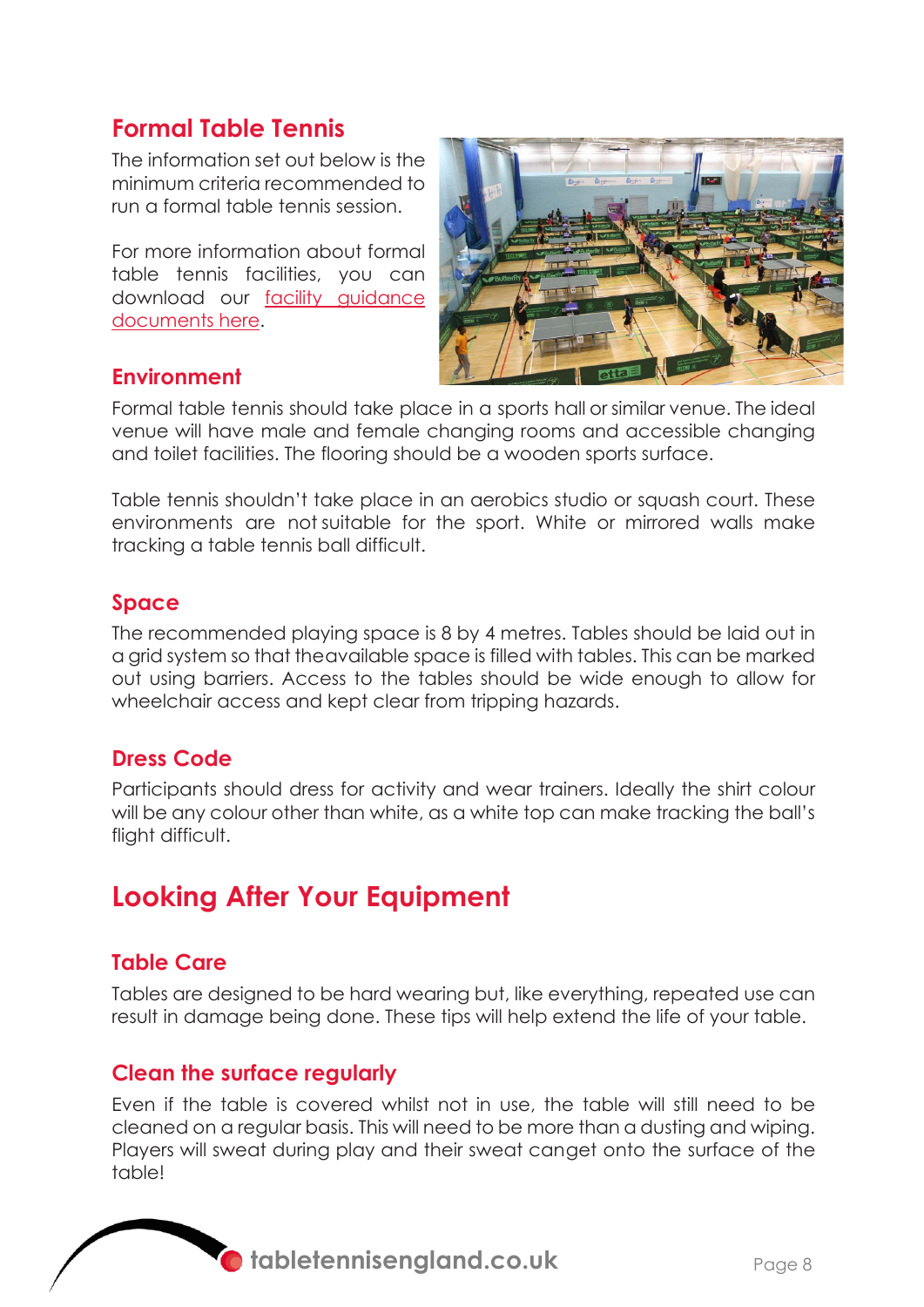The tables should be cleaned with a nonabrasive cleaner to preserve the surface colour. Diluted white vinegar is ideal for this purpose. Alternatively, some suppliers sell table tennis table cleaning sprays.

#### **Service the table**

We recommend that you check the table periodically for wear and tear. The setting up and taking downof the table will stress the moving parts. It's worth ensuring that the moving parts are oiled, and loose nuts tightened during the check.

#### **Storage**

Tables should always be stored face to face, i.e., the frame should be on the outside. This will help to prevent scratching of the surface.

#### **Other considerations**

Tables should be moved and set up/taken down only by individuals who are trained how to do so. Children should always be supervised if they are performing this task.

The tables should only be used for table tennis, not for use as a table during fetes, seating or to be climbed on.

#### **Nets**

In the rush to set up or pack away nets can sometimes be harshly treated. Net sets aren't cheap, so careshould be taken with them.

Ensure that the individuals helping to set up know how the net set works and make them responsible for the condition of the net. Ideally it should be rolled up and stored in its box in the same way as it was when new or stored in a sturdy box.

#### **Bats and Balls**

Bats and balls will need to be replenished regularly. As such where table tennis is played at an introductory level there is no need to buy top of the range equipment. Be wary of players picking the rubber at the edges of the bat.

Regular players should be encouraged to purchase their own bat.